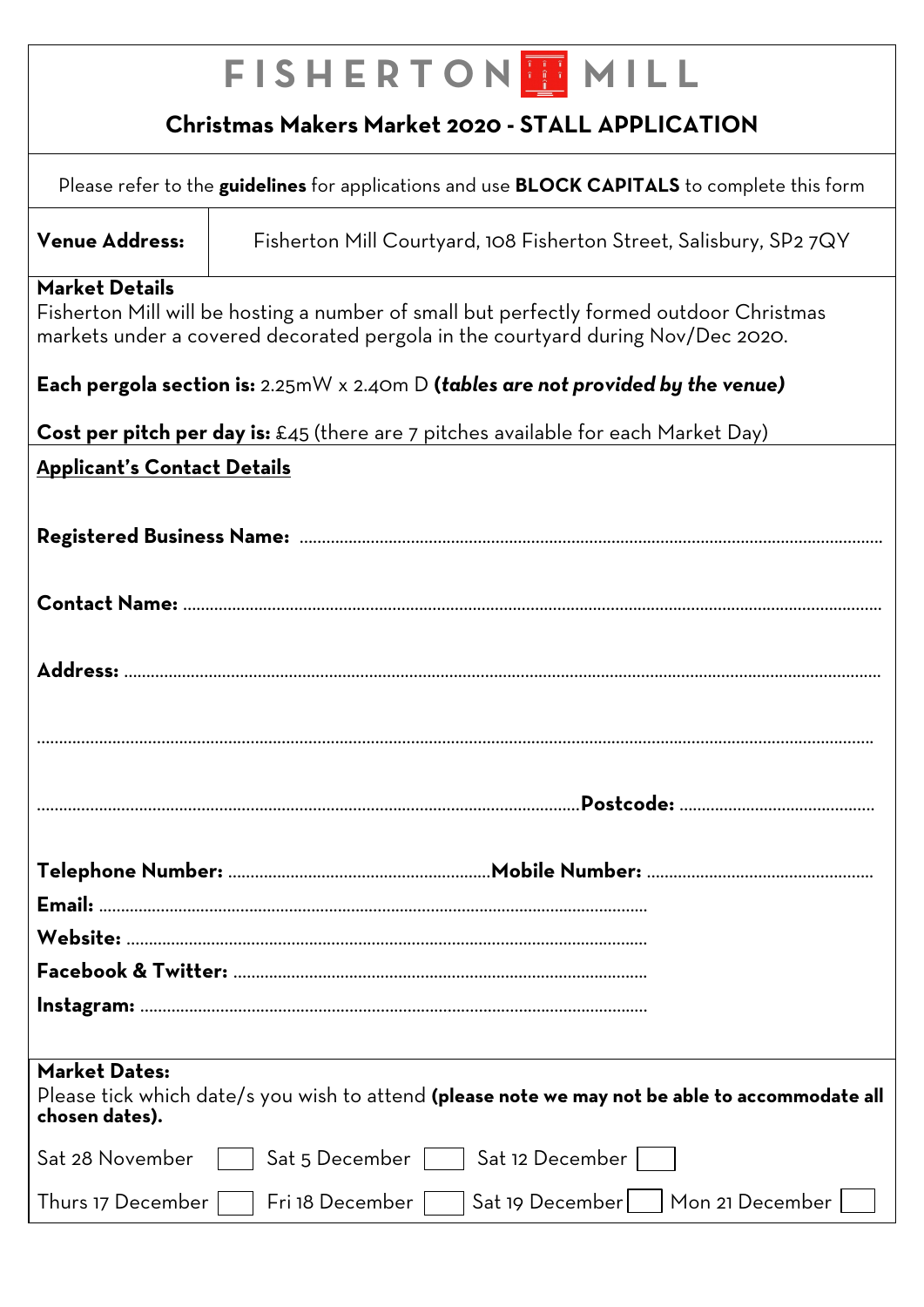| Description of your Stall:<br>Please provide a short description of the range of your products and an indication of prices.                                                                                                                       |  |  |  |  |
|---------------------------------------------------------------------------------------------------------------------------------------------------------------------------------------------------------------------------------------------------|--|--|--|--|
|                                                                                                                                                                                                                                                   |  |  |  |  |
| <b>Power Supply:</b><br>If you wish to have power, what equipment do you require a power supply for?                                                                                                                                              |  |  |  |  |
| <b>Documents Required</b><br>We require the following documents along with your application.<br>(Please tick once enclosed with the application)                                                                                                  |  |  |  |  |
| Photos of products and any previous stalls                                                                                                                                                                                                        |  |  |  |  |
| Copy of public liability insurance certificate<br>(Please ensure this includes: Name of your Insurer, Policy Number, Limit of<br>Indemnity and Policy Expiry Date)                                                                                |  |  |  |  |
| Copy of your own risk assessment or completed supplied risk assessment                                                                                                                                                                            |  |  |  |  |
| Please tick to confirm that you have read and understood the Terms and Conditions                                                                                                                                                                 |  |  |  |  |
| <b>Submitting Application:</b>                                                                                                                                                                                                                    |  |  |  |  |
| Forms must be returned to:                                                                                                                                                                                                                        |  |  |  |  |
| Courtyard Makers Market<br><b>Fisherton Mill</b><br>108 Fisherton Street<br>Salisbury, SP2 7QY                                                                                                                                                    |  |  |  |  |
| Or email: admin@fishertonmill.co.uk                                                                                                                                                                                                               |  |  |  |  |
| Fisherton Mill will notify you to confirm that your application had been received.<br>Submission of an application does not guarantee a place at the market. Applications will be<br>reviewed to ensure suitability and a good range of products. |  |  |  |  |
| Closing date for applications is Friday 23 October                                                                                                                                                                                                |  |  |  |  |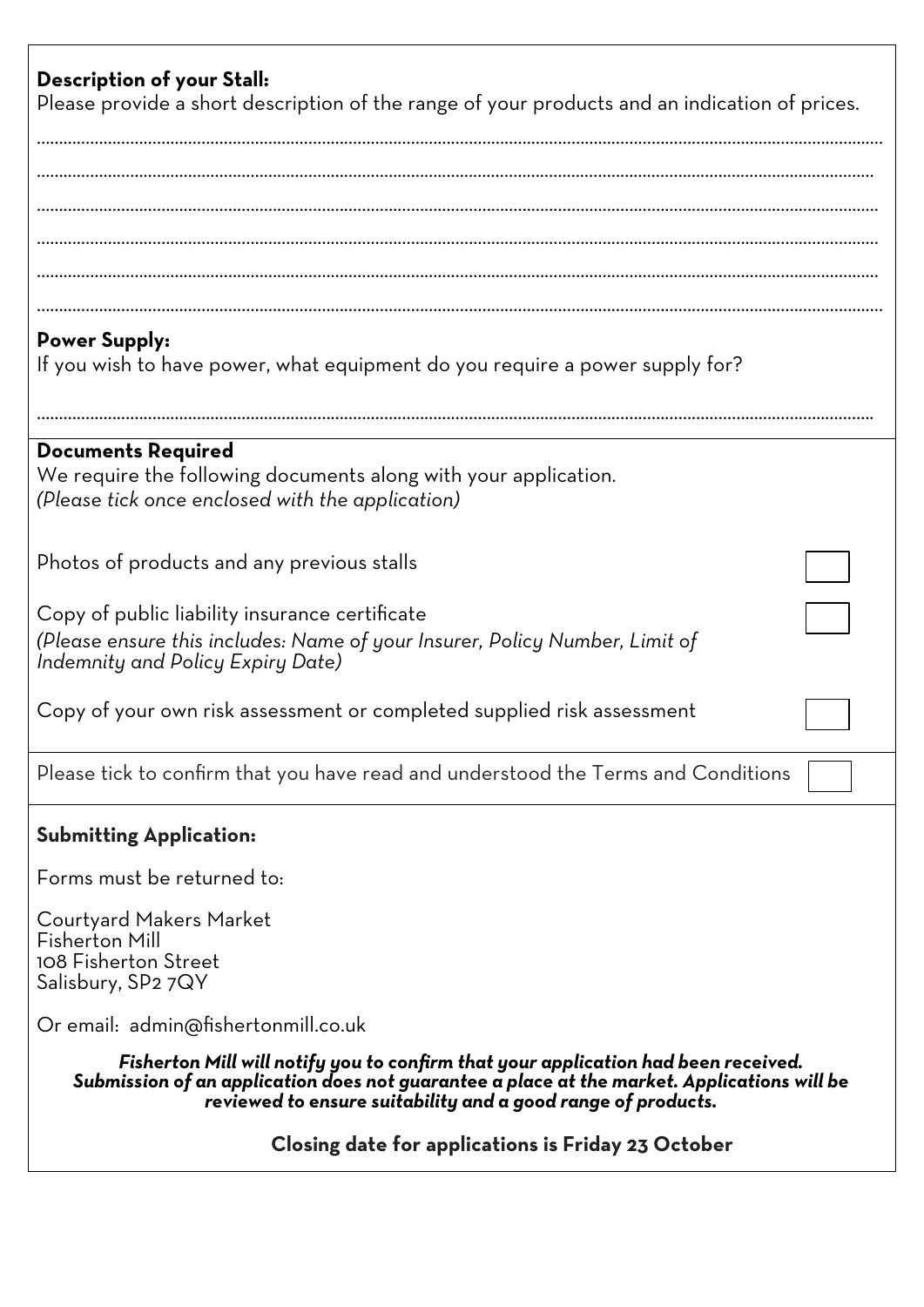#### **Please either return your own risk assessment or complete our template below.**

#### **Risk Assessment Form Part 1**

A stall is a workplace covered by health and safety legislation. As the stall holder it is your responsibility to ensure that a suitable and sufficient risk assessment is completed.

Does your stall include any of the following? If so please complete the risk assessment Part 2

| <b>Responsibilities</b>                                            | Yes | <b>No</b> |
|--------------------------------------------------------------------|-----|-----------|
| Lifting heavy products during the build-up/breakdown               |     |           |
| Working at height (using ladders)                                  |     |           |
| Display of anything containing liquid fuel or flammable substances |     |           |
| Display of sharp objects                                           |     |           |
| Demonstrations of any kind                                         |     |           |
| Working machinery of any kind even if static                       |     |           |
| Using power tools during the build-up/breakdown                    |     |           |
| Any potential fire hazards                                         |     |           |
| Any other hazard not identified above which could be a risk        |     |           |

Please note that is not an exhaustive list. You are responsible for identifying any aspect of your stall which could present a hazard. If you have answered YES to any of the above, please complete the risk assessment part 2.

| <b>Risk Assessment Form Part 2</b> |                      |                           |  |  |  |  |
|------------------------------------|----------------------|---------------------------|--|--|--|--|
| <b>Risk</b>                        | Who could be harmed? | Control measures in place |  |  |  |  |
|                                    |                      |                           |  |  |  |  |
|                                    |                      |                           |  |  |  |  |
|                                    |                      |                           |  |  |  |  |
|                                    |                      |                           |  |  |  |  |
|                                    |                      |                           |  |  |  |  |
|                                    |                      |                           |  |  |  |  |
|                                    |                      |                           |  |  |  |  |
|                                    |                      |                           |  |  |  |  |
|                                    |                      |                           |  |  |  |  |
|                                    |                      |                           |  |  |  |  |
|                                    |                      |                           |  |  |  |  |
|                                    |                      |                           |  |  |  |  |
|                                    |                      |                           |  |  |  |  |
|                                    |                      |                           |  |  |  |  |
|                                    |                      |                           |  |  |  |  |
|                                    |                      |                           |  |  |  |  |
|                                    |                      |                           |  |  |  |  |
|                                    |                      |                           |  |  |  |  |
|                                    |                      |                           |  |  |  |  |
|                                    |                      |                           |  |  |  |  |
|                                    |                      |                           |  |  |  |  |
|                                    |                      |                           |  |  |  |  |
|                                    |                      |                           |  |  |  |  |
|                                    |                      |                           |  |  |  |  |
|                                    |                      |                           |  |  |  |  |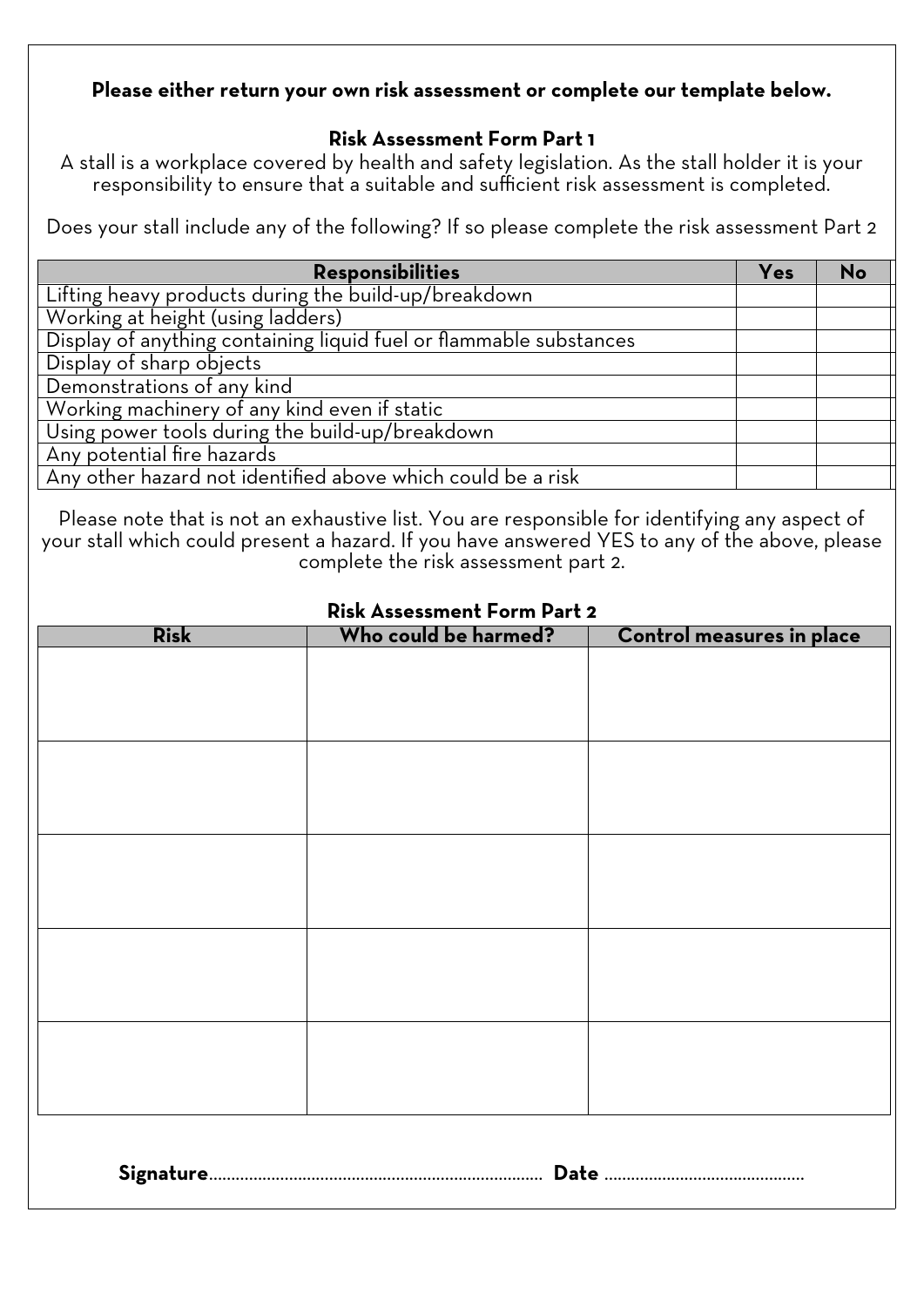# **FISHERTON H MILL**

# **Guidelines**

# **PLEASE READ THESE GUIDELINES CAREFULLY AND FOLLOW THE STEPS BELOW TO COMPLETE YOUR APPLICATION.**

**Step 1**: Visit Fisherton Mill so that you can get a good understanding of the available space and what we already offer, and are looking for.

**Step 2**: Complete an [Application Fo](http://www.thefromeindependent.org.uk/trade-with-us/application-to-trade/)rm and risk assessment. Please ensure that you give as much information as possible, referencing the criteria outlined below.

**Step 3**. Once you have submitted your form, it will be assessed. You will not need to contact us again as we email all applicants, whether successful or otherwise, to notify them of the outcome of their application.

**Step 4**. If you have been successful we will then notify you by **Friday 30 October** which upcoming dates we can offer you, or whether you are on the waiting list.

Invoices for your pitch, and information about your pitch location, parking and set-up time will be sent to you after allocation of your pitch.

# **Please note that….**

Submitting this form does not automatically guarantee you a place at the market. We receive more applications for each market than we have pitches available and are therefore not able to offer pitches to every stall holder who meets our criteria.

We encourage you to give as much information in your application as possible, in order to help us make our selection. Images of previous market stalls / exhibitions along with images of your current stock would be helpful.

# **Criteria:**

We are looking for stall holders who:

Are knowledgeable & passionate about their work Are skilful craftspeople Deliver an interesting and eye-catching display Offer products which are hand made in the UK Offer products which are hand made elsewhere but which are ethnically sourced Consider their environmental impact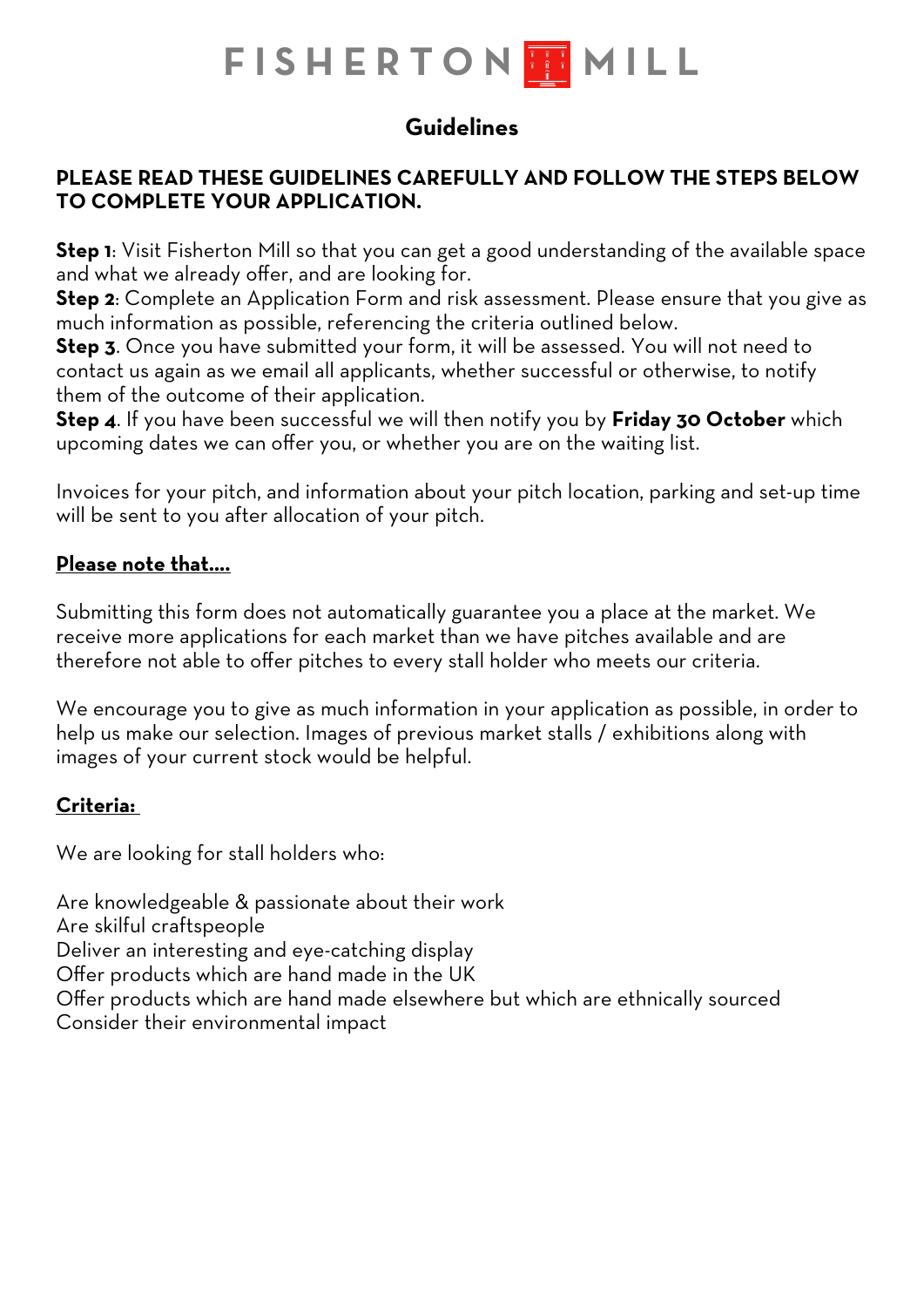# **FISHERTON H MILL**

# **Stall Holder Terms and Conditions**

# **APPLICATIONS**

Submitting an application and meeting our criteria does not guarantee you a pitch. We allocate pitches according to how closely applications meet our criteria and we look to create a vibrant mix of trades and products across each market. We will notify you by email if you are successful in securing a pitch. **Please submit completed applications by Friday 23 October.** 

# **PAYMENT**

Please do not send payment with your completed application. Payment will be required once your pitch has been confirmed. An invoice will be sent to you to request payment. Payment must be made by the due date on the invoice. Payment in full must be made by BACS using an online banking facility. Our account details will be on the invoice. We do not accept payment by cash, cheque or PayPal. **Failure to pay by the deadline will result in your space being re-allocated.** 

# **MARKETING AND PUBLICITY**

We will require a paragraph describing your stall and high-res images of your work for marketing and publicity purposes. Fisherton Mill will be advertising the Markets by:

- Social Media posts and paid advertisements
- Newsletter articles to the Mill's mailing list of 2000+
- Fisherton Mill press releases and adverts highlighting the Markets
- Posters and other publicity materials

Please send your paragraph and images as soon as possible after confirmation of pitch and **no later than Friday 6 November**

We will provide a list of stall holders in advance of each market day to create better marketing cohesion and we would ask all stall holders to like and share Fisherton Mill and other Maker's posts as well as creating their own posts and publicity material.

# **SET-UP AND BREAK-DOWN**

Stalls must be fully erected and ready **at least 30 minutes before Fisherton Mill opens** and may not be broken down until the closing time the same day. All equipment must be contained within the space allocated. All stalls should be maintained in a good state of repair and condition to the satisfaction of the organisers.

Stall Holders may bring vehicles on site at the organisers' discretion, to unload and load ONLY. There will be no waiting allowed during set-up and take-down as space is very limited. We advise that you park in a nearby car park, however parking permits are not included. If you are not familiar with nearby parking facilities please ask the organisers.

#### **Organisers will advise on individual unloading times to avoid congestion in the courtyard.**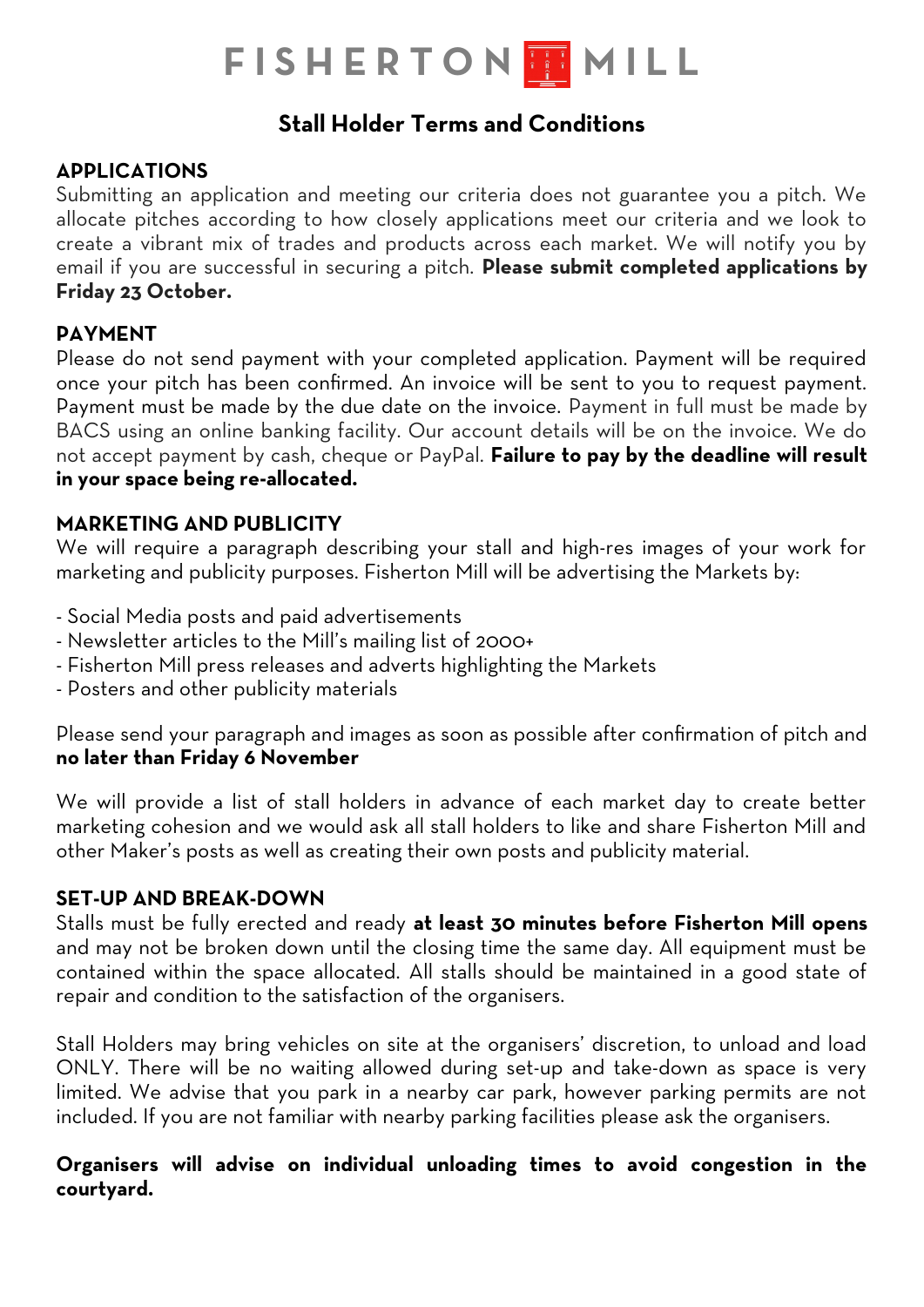# **ELECTRICITY**

No generators or engines will be permitted but stall holders will be able to bring battery powered displays and equipment.

All Traders using the Mill's power supply need to ensure that all portable appliances have been Portable Appliance Test (PAT) within the last year, and can provide evidence of such. **Please indicate on the application form if you need access to power.** 

# **SECURITY**

Stall holders are responsible for the insurance and safekeeping of all equipment or articles brought onto the site and no responsibility is accepted by The Organisers.

# **SUBLETTING**

Stall holders are not permitted to sublet, sub-contract nor share any part of their allocated site.

# **HEALTH AND SAFETY**

Fisherton Mill regard with the utmost importance the Health and Safety of employees, our customers and the public who attend the Market. The Mill will do everything reasonably practical to prevent injury to individuals and to protect employees and property in general. Stall Holders must take responsibility for health and safety and abide by the appropriate regulations and codes of practice.

#### **COVID 19 CHECKLIST**

Please refer to the enclosed COVID 19 Checklist. This form will need to completed and signed by the stall holder and handed to Fisherton Mill staff **on the day** of the Market(s).

# **NOISE**

Amplified music and PA systems are not permitted.

# **CONDUCT OF STALL HOLDERS**

A stall holder must conduct themselves in a manner befitting a Market managed by Fisherton Mill and in accordance with these terms and conditions. Any use of offensive language or any act which may cause offence to other stall holders, member of the public or Fisherton Mill staff is strictly forbidden. Such behaviour will result in you being asked to leave the Market.

#### **STALL HOLDERS WASTE**

Stall Holders must provide litter bins and are responsible for removing ALL waste that their activities generate. This includes all packaging, unsold stock, boxes etc.

# **CANCELLATIONS**

# **CANCELLATION BY FISHERTON MILL:**

The Fisherton Mill Courtyard Makers Market is an outdoor market and is therefore vulnerable to forecasted severe weather and other incidences of Force Majeure which may render it unsafe to operate the event. In the case of Market being cancelled stall holders will be notified BY EMAIL at the email address provided by 5pm on the day before the market day. Stall Holders are required to check emails regularly for updates.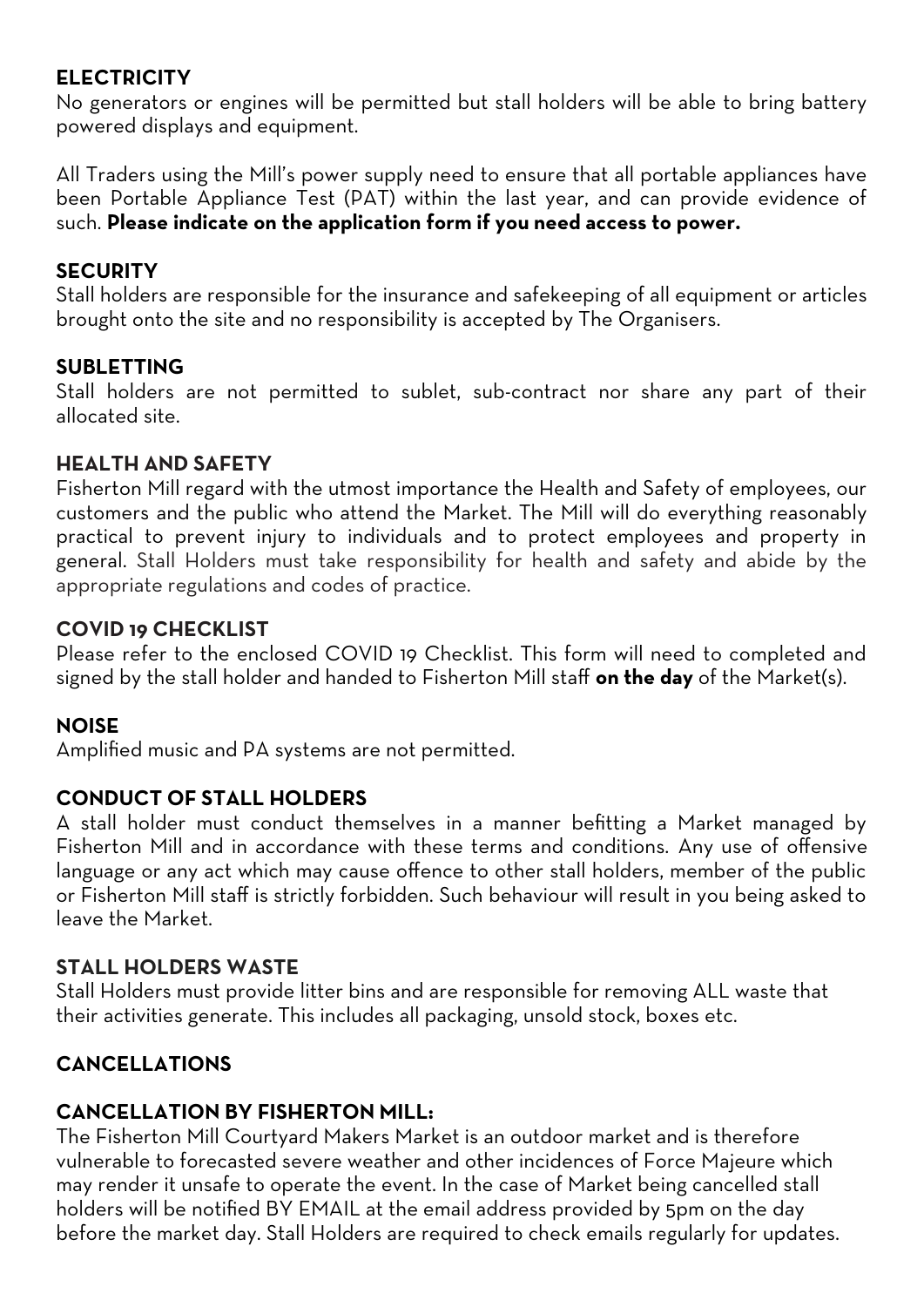Cancellation will only take place under conditions as described above. We will NOT cancel an event due to normal winter weather conditions.

Fisherton Mill is not liable for any costs incurred by stall holders due to a cancellation – stall holders should organise their own insurance policy to cover this.

There will be a full refund of your pitch fee in the event of Fisherton Mill cancelling a market due to weather or other Force Majeure.

# **COVID 19**

Fisherton Mill will closely monitor and adhere to relevant Government Guidelines to prevent the spread of Coronavirus. The markets will not proceed if Government Guidelines at the time clearly require closure. Stall Holders will receive a full refund of their pitch fee if the markets cannot go ahead for this reason.

# **CANCELLATION BY STALL HOLDER:**

If you are unable to attend the Market, you must let the Mill know at least 48 hours before the event by email at admin@fishertonmill.co.uk

Assessing applications, allocating pitches, invoicing and planning incurs considerable administration costs that must be met even if a stall holder cancels their pitch for any reason. Once invoices are issued your pitch is confirmed and any cancellations or noshows will be charged full pitch fee.

# **STALL HOLDER INSURANCE**

Stall Holders are liable for any damage, injury or other incident caused by stock or equipment on their stall.

Stall Holders must have and carry with them Third Party Public, and if relevant, Product and Employers Liability insurance while trading at the market. Public Liability should be no less than £5 million. Without this, you will not be permitted to open.

Stall Holders agree to indemnify Fisherton Mill from and against any and all damages, claims, losses, demands, costs, expenses (including professional fees and costs) suffered or incurred directly or indirectly.

# **DATA PROTECTION**

The data we will gather and hold will be managed in accordance with the Data Protection Act (1998). Fisherton Mill will not disclose or share personal information supplied by you with any third party organisation without your consent.

# *Failure to adhere to the Terms and Conditions listed above will result in an allocated pitch being withdrawn and no future pitches will be offered to the stall holder.*

*We reserve the right to amend these Terms and Conditions at any time. We will inform stall holders if we do so but it is also the stall holders responsibility to regularly check for updates.*